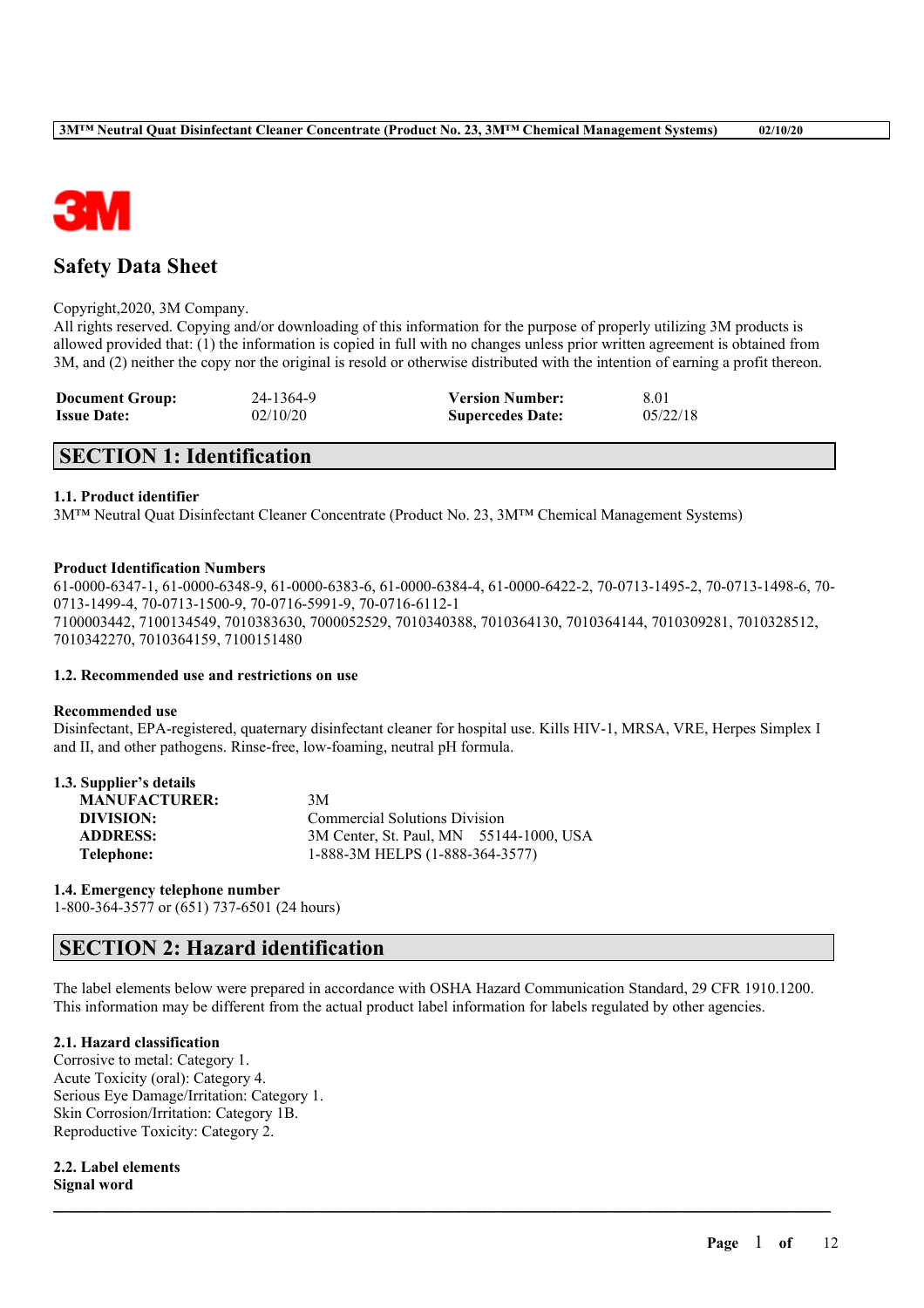## **3M™ Neutral Quat Disinfectant Cleaner Concentrate (Product No. 23, 3M™ Chemical Management Systems) 02/10/20**

Danger

# **Symbols**

Corrosion | Exclamation mark | Health Hazard |

### **Pictograms**



**Hazard Statements** May be corrosive to metals.

Harmful if swallowed. Causes severe skin burns and eye damage. Suspected of damaging fertility or the unborn child.

# **Precautionary Statements**

### **Prevention:**

Obtain special instructions before use. Do not handle until all safety precautions have been read and understood. Keep only in original container. Do not breathe dust/fume/gas/mist/vapors/spray. Wear protective gloves, protective clothing, and eye/face protection. Do not eat, drink or smoke when using this product. Wash thoroughly after handling.

## **Response:**

IF INHALED: Remove person to fresh air and keep comfortable for breathing. IF ON SKIN (or hair): Take off immediately all contaminated clothing. Rinse skin with water/shower. IF IN EYES: Rinse cautiously with water for several minutes. Remove contact lenses, if present and easy to do. Continue rinsing. Immediately call a POISON CENTER or doctor/physician. Wash contaminated clothing before reuse. IF SWALLOWED: Rinse mouth. Do NOT induce vomiting. IF exposed or concerned: Get medical advice/attention. Absorb spillage to prevent material damage.

## **Storage:**

Store in a corrosive resistant container with a resistant inner liner. Store locked up.

## **Disposal:**

Dispose of contents/container in accordance with applicable local/regional/national/international regulations.

 $\mathcal{L}_\mathcal{L} = \mathcal{L}_\mathcal{L} = \mathcal{L}_\mathcal{L} = \mathcal{L}_\mathcal{L} = \mathcal{L}_\mathcal{L} = \mathcal{L}_\mathcal{L} = \mathcal{L}_\mathcal{L} = \mathcal{L}_\mathcal{L} = \mathcal{L}_\mathcal{L} = \mathcal{L}_\mathcal{L} = \mathcal{L}_\mathcal{L} = \mathcal{L}_\mathcal{L} = \mathcal{L}_\mathcal{L} = \mathcal{L}_\mathcal{L} = \mathcal{L}_\mathcal{L} = \mathcal{L}_\mathcal{L} = \mathcal{L}_\mathcal{L}$ 

## **2.3. Hazards not otherwise classified**

May cause chemical gastrointestinal burns.

5% of the mixture consists of ingredients of unknown acute oral toxicity.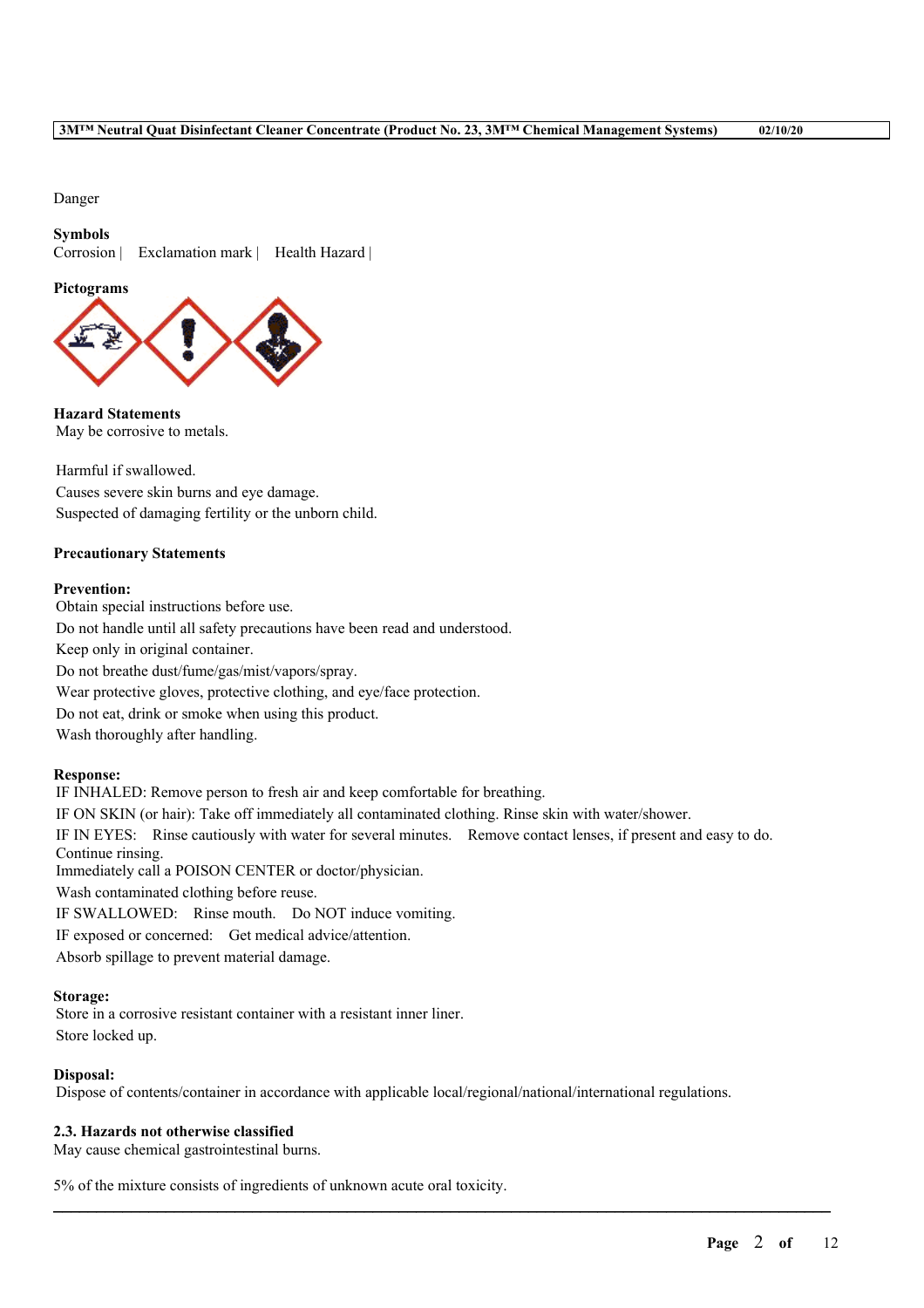15% of the mixture consists of ingredients of unknown acute dermal toxicity.

# **SECTION 3: Composition/information on ingredients**

| Ingredient                           | <b>C.A.S. No.</b> | $%$ by Wt                  |
|--------------------------------------|-------------------|----------------------------|
| <b>WATER</b>                         | 7732-18-5         | 60 - 90 Trade Secret *     |
| DIDECYL DIMETHYL AMMONIUM CHLORIDE   | 7173-51-5         | 10.14                      |
| BENZYL-C12-16-ALKYLDIMETHYL AMMONIUM | 68424-85-1        | 6.76                       |
| <b>CHLORIDES</b>                     |                   |                            |
| OCTYLDIMETHYLAMINE OXIDE             | 2605-78-9         | 10 Trade Secret *<br>$1 -$ |
| ETHYLENEDIAMINETETRAACETIC ACID      | $60 - 00 - 4$     | 1 - 5 Trade Secret *       |
| <b>ETHYL ALCOHOL</b>                 | $64-17-5$         | 1 - 5 Trade Secret *       |
| SODIUM HYDROXIDE                     | 1310-73-2         | 0.5 - 1.5 Trade Secret *   |
| Methyl Alcohol                       | $67-56-1$         | $< 0.5$ Trade Secret $*$   |
| Yellow 5                             | $1934 - 21 - 0$   | <1 Trade Secret *          |
| <b>C.I. ACID GREEN 25</b>            | 4403-90-1         | $< 0.05$ Trade Secret $*$  |
| Fragrance                            | Trade Secret*     | $\leq$ 1 Trade Secret *    |

\*The specific chemical identity and/or exact percentage (concentration) of this composition has been withheld as a trade secret.

# **SECTION 4: First aid measures**

## **4.1. Description of first aid measures**

## **Inhalation:**

Remove person to fresh air. If you feel unwell, get medical attention.

## **Skin Contact:**

Immediately flush with large amounts of water for at least 15 minutes. Remove contaminated clothing. Get immediate medical attention. Wash clothing before reuse.

## **Eye Contact:**

Immediately flush with large amounts of water for at least 15 minutes. Remove contact lenses if easy to do. Continue rinsing. Immediately get medical attention.

 $\mathcal{L}_\mathcal{L} = \mathcal{L}_\mathcal{L} = \mathcal{L}_\mathcal{L} = \mathcal{L}_\mathcal{L} = \mathcal{L}_\mathcal{L} = \mathcal{L}_\mathcal{L} = \mathcal{L}_\mathcal{L} = \mathcal{L}_\mathcal{L} = \mathcal{L}_\mathcal{L} = \mathcal{L}_\mathcal{L} = \mathcal{L}_\mathcal{L} = \mathcal{L}_\mathcal{L} = \mathcal{L}_\mathcal{L} = \mathcal{L}_\mathcal{L} = \mathcal{L}_\mathcal{L} = \mathcal{L}_\mathcal{L} = \mathcal{L}_\mathcal{L}$ 

# **If Swallowed:**

Rinse mouth. Do not induce vomiting. Get immediate medical attention.

## **4.2. Most important symptoms and effects, both acute and delayed**

See Section 11.1. Information on toxicological effects.

# **4.3. Indication of any immediate medical attention and special treatment required**

Not applicable.

# **SECTION 5: Fire-fighting measures**

# **5.1. Suitable extinguishing media**

Use a fire fighting agent suitable for the surrounding fire.

# **5.2. Special hazards arising from the substance or mixture**

None inherent in this product.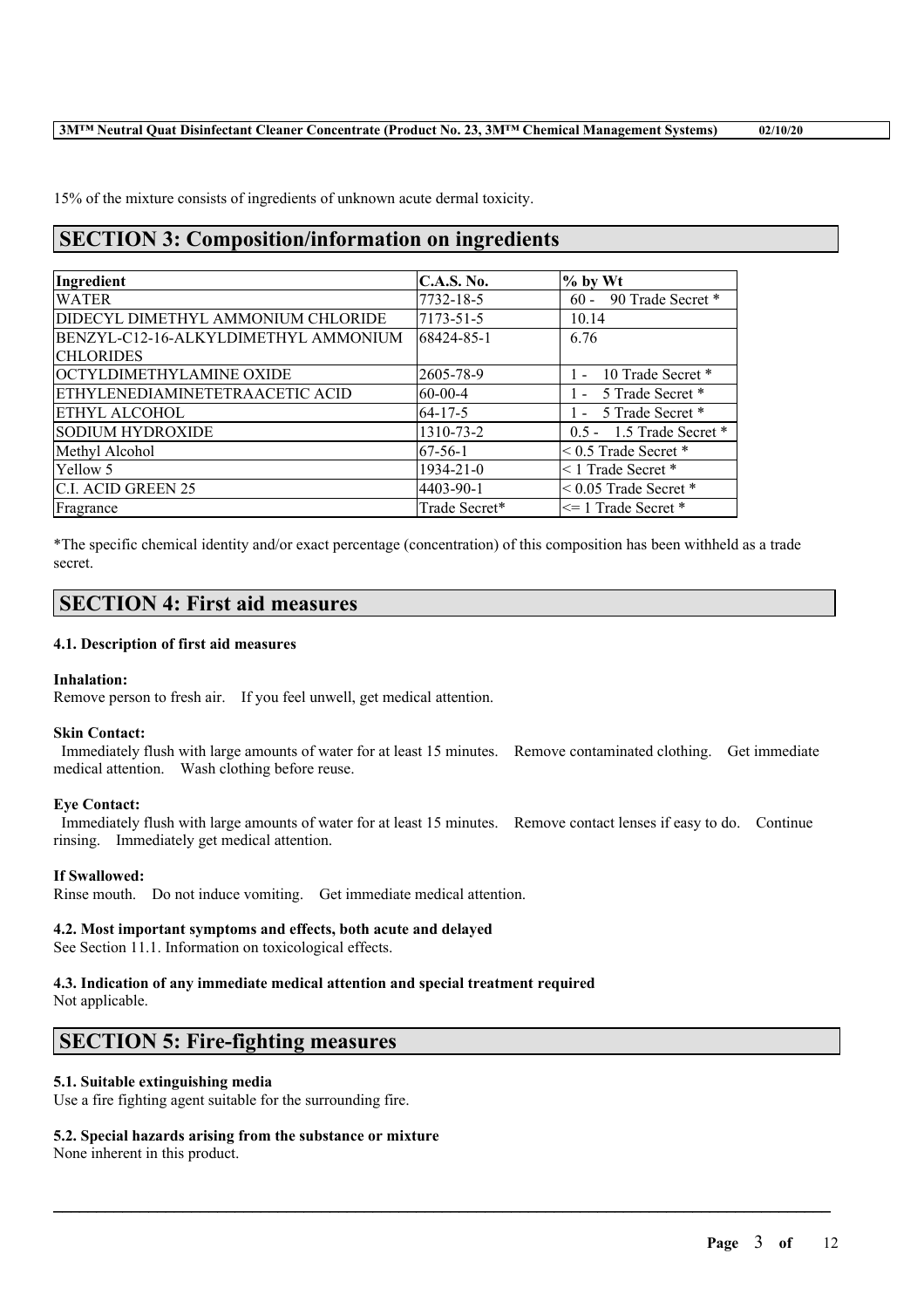### **5.3. Special protective actions for fire-fighters**

No special protective actions for fire-fighters are anticipated.

# **SECTION 6: Accidental release measures**

### **6.1. Personal precautions, protective equipment and emergency procedures**

Evacuate area. Ventilate the area with fresh air. For large spill, or spills in confined spaces, provide mechanical ventilation to disperse or exhaust vapors, in accordance with good industrial hygiene practice. Refer to other sections of this SDS for information regarding physical and health hazards, respiratory protection, ventilation, and personal protective equipment.

### **6.2. Environmental precautions**

Avoid release to the environment. For larger spills, cover drains and build dikes to prevent entry into sewer systems or bodies of water.

### **6.3. Methods and material for containment and cleaning up**

Contain spill. Working from around the edges of the spill inward, cover with bentonite, vermiculite, or commercially available inorganic absorbent material. Mix in sufficient absorbent until it appears dry. Remember, adding an absorbent material does not remove a physical, health, or environmental hazard. Collect as much of the spilled material as possible. Place in a metal container approved for use in transportation by appropriate authorities. The container must be lined with polyethylene plastic or contain a plastic drum liner made of polyethylene. Clean up residue with water. Dispose of collected material as soon as possible in accordance with applicable local/regional/national/international regulations.

# **SECTION 7: Handling and storage**

## **7.1. Precautions for safe handling**

This product is not intended to be used without prior dilution as specified on the product label. Grounding or safety shoes with electrostatic dissipating soles (ESD) are not required with a chemical dispensing system. Keep out of reach of children. Do not handle until all safety precautions have been read and understood. Do not breathe dust/fume/gas/mist/vapors/spray. Do not get in eyes, on skin, or on clothing. Do not eat, drink or smoke when using this product. Wash thoroughly after handling. Avoid release to the environment. Wash contaminated clothing before reuse. Use personal protective equipment (gloves, respirators, etc.) as required.

## **7.2. Conditions for safe storage including any incompatibilities**

Store in a corrosive resistant container with a resistant inner liner. Store away from acids. Store away from areas where product may come into contact with food or pharmaceuticals.

# **SECTION 8: Exposure controls/personal protection**

#### **8.1. Control parameters**

#### **Occupational exposure limits**

If a component is disclosed in section 3 but does not appear in the table below, an occupational exposure limit is not available for the component.

| Ingredient              | <b>C.A.S. No.</b> | Agency      | Limit type                                   | <b>Additional Comments</b> |
|-------------------------|-------------------|-------------|----------------------------------------------|----------------------------|
| <b>SODIUM HYDROXIDE</b> | 1310-73-2         | ACGIH       | $\vert$ CEIL:2 mg/m3                         |                            |
| <b>SODIUM HYDROXIDE</b> | 1310-73-2         | <b>OSHA</b> | $TWA:2$ mg/m $3$                             |                            |
| ETHYL ALCOHOL           | $64 - 17 - 5$     | ACGIH_      | STEL:1000 ppm                                | A3: Confirmed animal       |
|                         |                   |             |                                              | carcin.                    |
| <b>ETHYL ALCOHOL</b>    | $64 - 17 - 5$     | <b>OSHA</b> | TWA:1900 mg/m3(1000 ppm)                     |                            |
| Methyl Alcohol          | 67-56-1           | ACGIH_      | TWA:200 ppm;STEL:250 ppm Danger of cutaneous |                            |
|                         |                   |             |                                              | absorption                 |
| Methyl Alcohol          | $67-56-1$         | IOSHA       | TWA:260 mg/m3(200 ppm)                       |                            |

 $\mathcal{L}_\mathcal{L} = \mathcal{L}_\mathcal{L} = \mathcal{L}_\mathcal{L} = \mathcal{L}_\mathcal{L} = \mathcal{L}_\mathcal{L} = \mathcal{L}_\mathcal{L} = \mathcal{L}_\mathcal{L} = \mathcal{L}_\mathcal{L} = \mathcal{L}_\mathcal{L} = \mathcal{L}_\mathcal{L} = \mathcal{L}_\mathcal{L} = \mathcal{L}_\mathcal{L} = \mathcal{L}_\mathcal{L} = \mathcal{L}_\mathcal{L} = \mathcal{L}_\mathcal{L} = \mathcal{L}_\mathcal{L} = \mathcal{L}_\mathcal{L}$ 

ACGIH : American Conference of Governmental Industrial Hygienists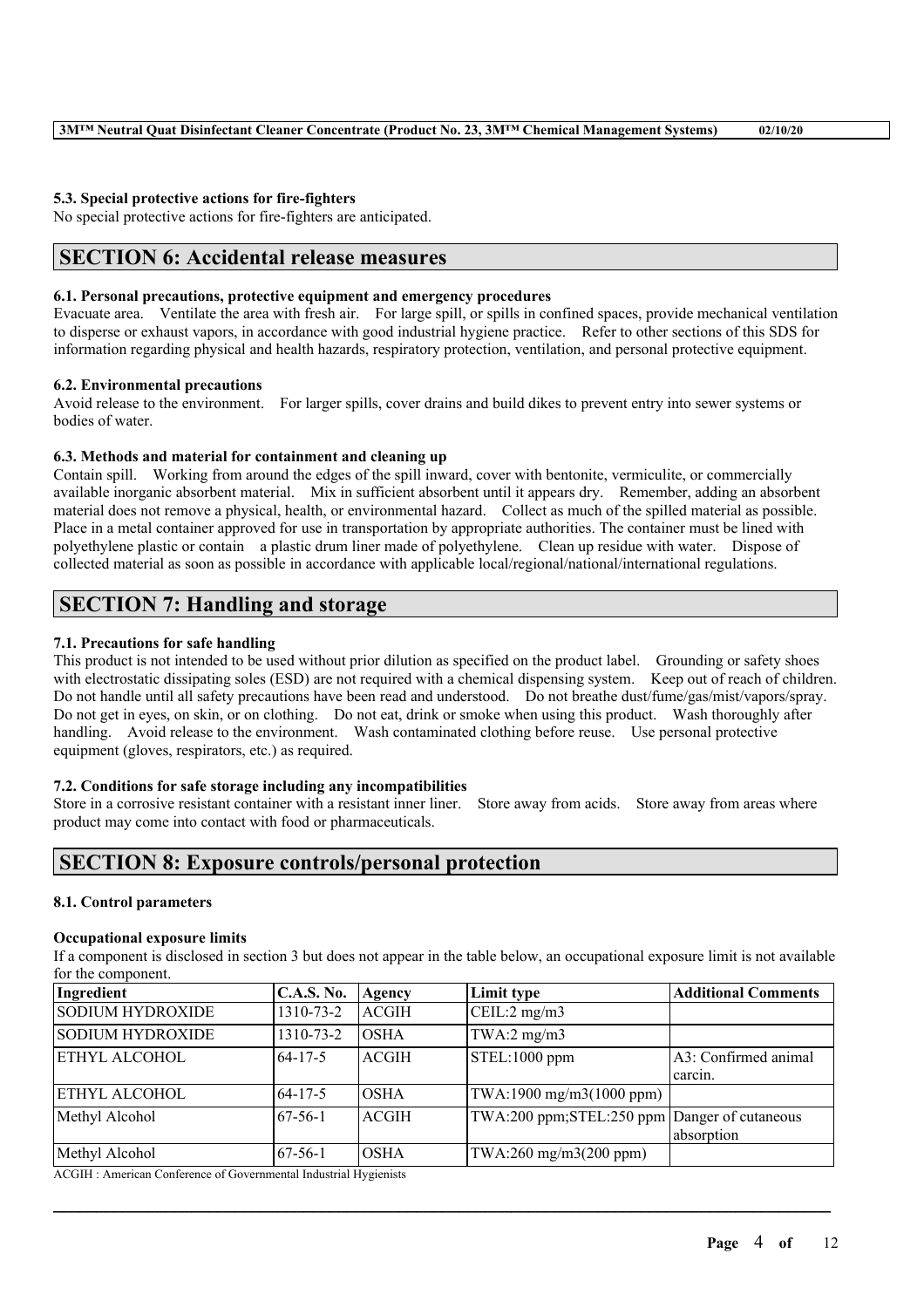AIHA : American Industrial Hygiene Association CMRG : Chemical Manufacturer's Recommended Guidelines OSHA : United States Department of Labor - Occupational Safety and Health Administration TWA: Time-Weighted-Average STEL: Short Term Exposure Limit CEIL: Ceiling

### **8.2. Exposure controls**

## **8.2.1. Engineering controls**

NOTE: When used with a chemical dispensing system as directed, special ventilation is not required. Use general dilution ventilation and/or local exhaust ventilation to control airborne exposures to below relevant Exposure Limits and/or control dust/fume/gas/mist/vapors/spray. If ventilation is not adequate, use respiratory protection equipment.

### **8.2.2. Personal protective equipment (PPE)**

### **Eye/face protection**

NOTE: When used with a chemical dispensing system as directed, eye contact with the concentrate is not expected to occur. If the product is not used with a chemical dispensing system or if there is an accidental release, wear protective eye/face protection. Select and use eye/face protection to prevent contact based on the results of an exposure assessment. The following eye/face protection(s) are recommended:

Full Face Shield Indirect Vented Goggles

### **Skin/hand protection**

NOTE: When used with a chemical dispensing system as directed, skin contact with the concentrate is not expected to occur. If product is not used with a chemical dispensing system or if there is an accidental release:

Select and use gloves and/or protective clothing approved to relevant local standards to prevent skin contact based on the results of an exposure assessment. Selection should be based on use factors such as exposure levels, concentration of the substance or mixture, frequency and duration, physical challenges such as temperature extremes, and other use conditions. Consult with your glove and/or protective clothing manufacturer for selection of appropriate compatible gloves/protective clothing.

Note: Nitrile gloves may be worn over polymer laminate gloves to improve dexterity.

Gloves made from the following material(s) are recommended: Polymer laminate

If this product is used in a manner that presents a higher potential for exposure (eg. spraying, high splash potential etc.), then use of protective coveralls may be necessary.

If product is not used with a chemical dispensing system or if there is an accidental release:

Select and use body protection to prevent contact based on the results of an exposure assessment. The following protective clothing material(s) are recommended:

Apron - polymer laminate Boots - Rubber

### **Respiratory protection**

NOTE: When used with a chemical dispensing system as directed, respiratory protection is not required.

If product is not used with a chemical dispensing system or if there is an accidental release:

An exposure assessment may be needed to decide if a respirator is required. If a respirator is needed, use respirators as part of a full respiratory protection program. Based on the results of the exposure assessment, select from the following respirator type(s) to reduce inhalation exposure:

 $\mathcal{L}_\mathcal{L} = \mathcal{L}_\mathcal{L} = \mathcal{L}_\mathcal{L} = \mathcal{L}_\mathcal{L} = \mathcal{L}_\mathcal{L} = \mathcal{L}_\mathcal{L} = \mathcal{L}_\mathcal{L} = \mathcal{L}_\mathcal{L} = \mathcal{L}_\mathcal{L} = \mathcal{L}_\mathcal{L} = \mathcal{L}_\mathcal{L} = \mathcal{L}_\mathcal{L} = \mathcal{L}_\mathcal{L} = \mathcal{L}_\mathcal{L} = \mathcal{L}_\mathcal{L} = \mathcal{L}_\mathcal{L} = \mathcal{L}_\mathcal{L}$ 

Half facepiece or full facepiece air-purifying respirator suitable for organic vapors and particulates Organic vapor respirators may have short service life.

For questions about suitability for a specific application, consult with your respirator manufacturer.

# **SECTION 9: Physical and chemical properties**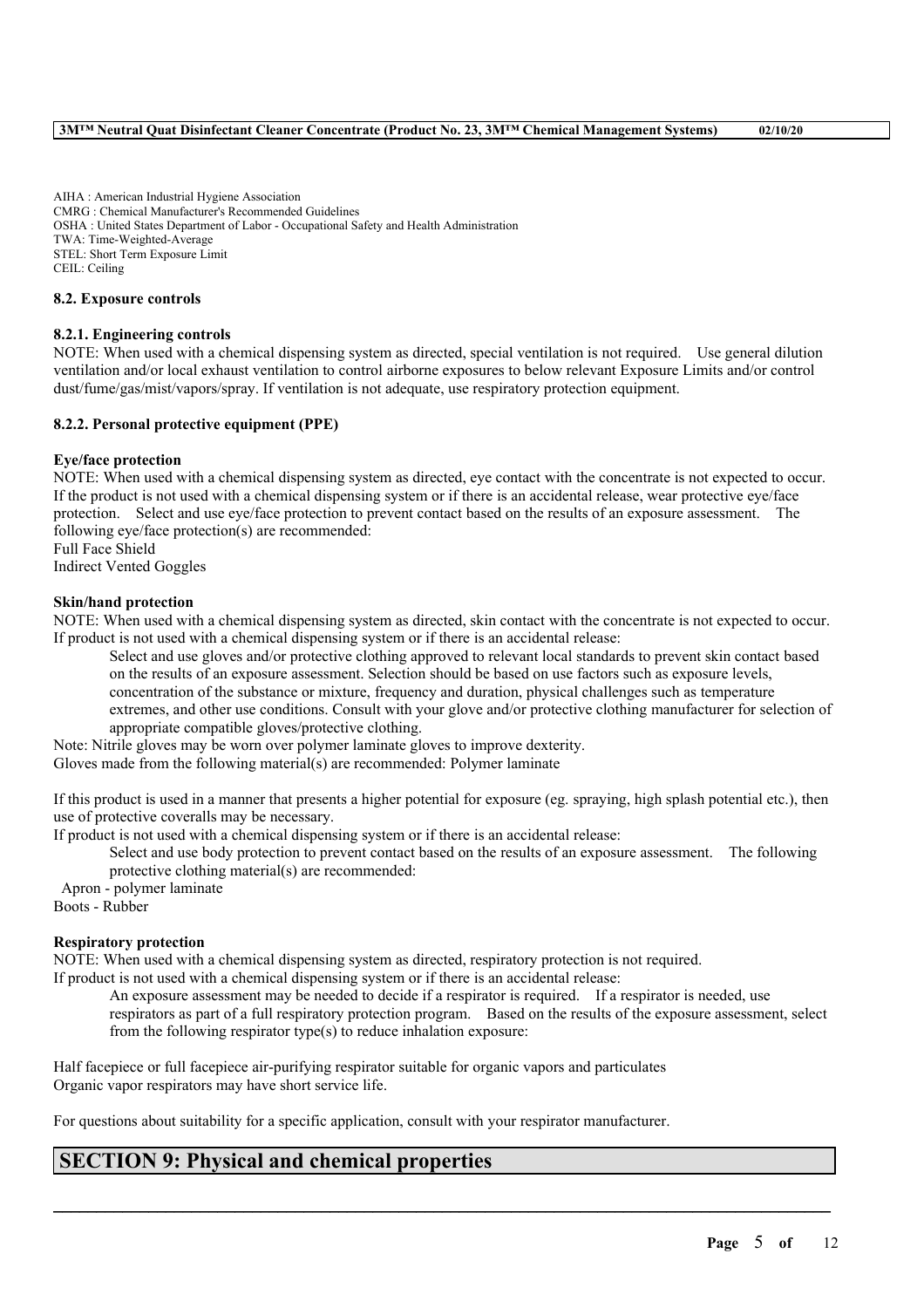# **9.1. Information on basic physical and chemical properties**

| Appearance                                |                                                      |  |
|-------------------------------------------|------------------------------------------------------|--|
| <b>Physical state</b>                     | Liquid                                               |  |
| Color                                     | Dark Green                                           |  |
|                                           |                                                      |  |
| <b>Specific Physical Form:</b>            | Liquid                                               |  |
| Odor                                      | Lemon                                                |  |
| <b>Odor threshold</b>                     | No Data Available                                    |  |
| pН                                        | $6.5 - 7.5$                                          |  |
| <b>Melting point</b>                      | Not Applicable                                       |  |
| <b>Boiling Point</b>                      | $>212$ °F                                            |  |
| <b>Flash Point</b>                        | No flash point                                       |  |
| <b>Evaporation rate</b>                   | No Data Available                                    |  |
| <b>Flammability (solid, gas)</b>          | Not Applicable                                       |  |
| <b>Flammable Limits(LEL)</b>              | Not Applicable                                       |  |
| <b>Flammable Limits(UEL)</b>              | Not Applicable                                       |  |
| <b>Vapor Pressure</b>                     | No Data Available                                    |  |
| <b>Vapor Density</b>                      | No Data Available                                    |  |
| <b>Density</b>                            | $0.991 - 1.003$ g/ml                                 |  |
| <b>Specific Gravity</b>                   | 0.991 - 1.003 [Ref Std: WATER=1]                     |  |
| <b>Solubility in Water</b>                | Complete                                             |  |
| Solubility- non-water                     | No Data Available                                    |  |
| Partition coefficient: n-octanol/water    | No Data Available                                    |  |
| <b>Autoignition temperature</b>           | No Data Available                                    |  |
| <b>Decomposition temperature</b>          | No Data Available                                    |  |
| <b>Viscosity</b>                          | 17.2 - 19.2 sec $[@ 72 °F]$ [Details: S-90 Zahn # 2] |  |
| <b>Volatile Organic Compounds</b>         | $<$ 3 % weight                                       |  |
| <b>Percent volatile</b>                   | 60 - 90 % weight                                     |  |
| <b>VOC Less H2O &amp; Exempt Solvents</b> | $< 110$ g/l                                          |  |
|                                           |                                                      |  |

# **SECTION 10: Stability and reactivity**

#### **10.1. Reactivity**

This material may be reactive with certain agents under certain conditions - see the remaining headings in this section.

#### **10.2. Chemical stability** Stable.

**10.3. Possibility of hazardous reactions** Hazardous polymerization will not occur.

**10.4. Conditions to avoid** Not determined

### **10.5. Incompatible materials** Strong acids

# **10.6. Hazardous decomposition products**

**Substance Condition** Carbon monoxide Not Specified<br>Carbon dioxide Not Specified Carbon dioxide Oxides of Nitrogen Not Specified

 $\mathcal{L}_\mathcal{L} = \mathcal{L}_\mathcal{L} = \mathcal{L}_\mathcal{L} = \mathcal{L}_\mathcal{L} = \mathcal{L}_\mathcal{L} = \mathcal{L}_\mathcal{L} = \mathcal{L}_\mathcal{L} = \mathcal{L}_\mathcal{L} = \mathcal{L}_\mathcal{L} = \mathcal{L}_\mathcal{L} = \mathcal{L}_\mathcal{L} = \mathcal{L}_\mathcal{L} = \mathcal{L}_\mathcal{L} = \mathcal{L}_\mathcal{L} = \mathcal{L}_\mathcal{L} = \mathcal{L}_\mathcal{L} = \mathcal{L}_\mathcal{L}$ 

# **SECTION 11: Toxicological information**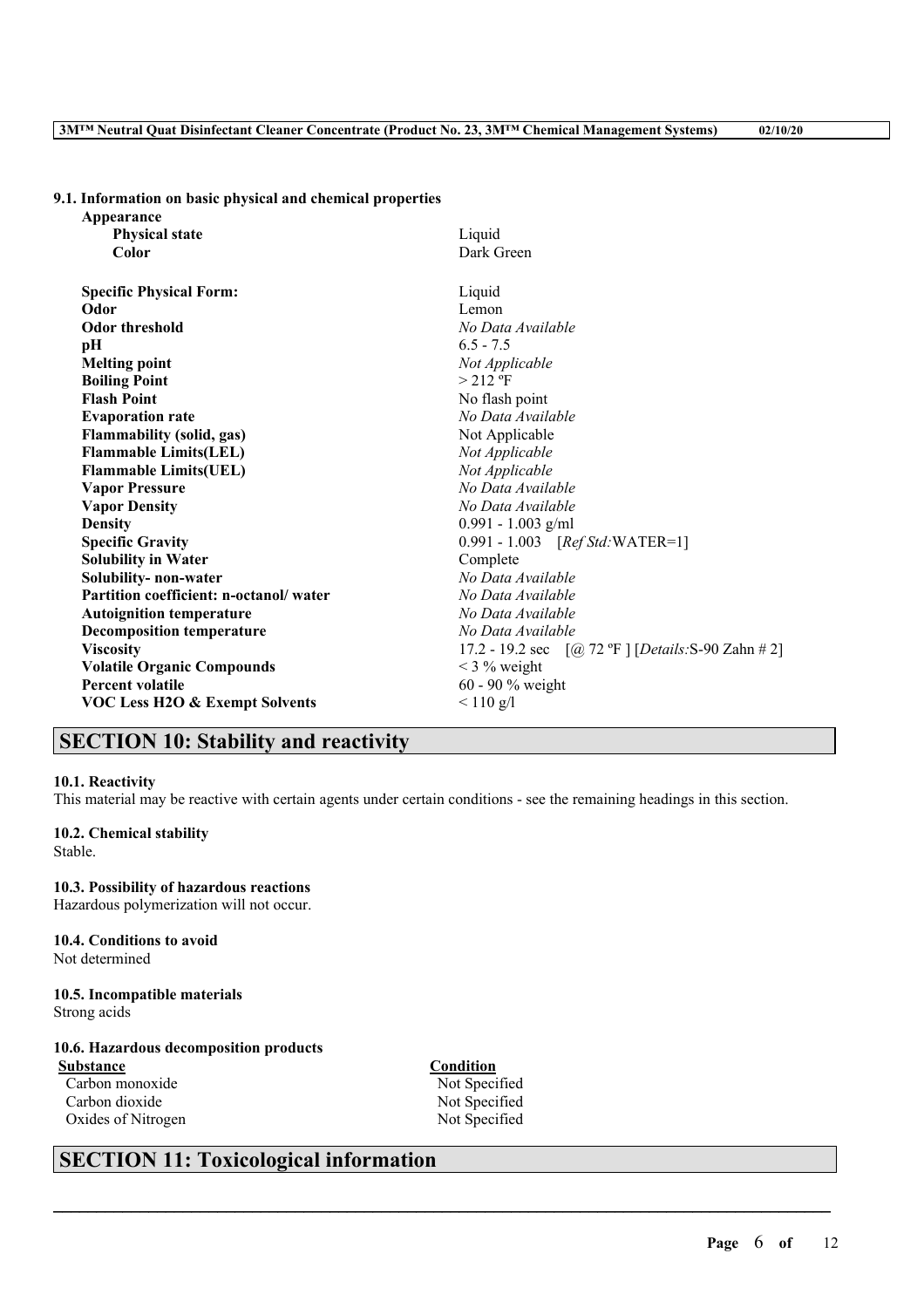The information below may not be consistent with the material classification in Section 2 if specific ingredient **classifications are mandated by a competent authority. In addition, toxicological data on ingredients may not be** reflected in the material classification and/or the signs and symptoms of exposure, because an ingredient may be present below the threshold for labeling, an ingredient may not be available for exposure, or the data may not be **relevant to the material as a whole.**

### **11.1. Information on Toxicological effects**

#### **Signs and Symptoms of Exposure**

#### Based on test data and/or information on the components, this material may produce the following health effects:

#### **Inhalation:**

Respiratory Tract Irritation: Signs/symptoms may include cough, sneezing, nasal discharge, headache, hoarseness, and nose and throat pain.

May cause additional health effects (see below).

#### **Skin Contact:**

Corrosive (Skin Burns): Signs/symptoms may include localized redness, swelling, itching, intense pain, blistering, ulceration, and tissue destruction.

May cause additional health effects (see below).

#### **Eye Contact:**

Corrosive (Eye Burns): Signs/symptoms may include cloudy appearance of the cornea, chemical burns, severe pain, tearing, ulcerations, significantly impaired vision or complete loss of vision.

#### **Ingestion:**

Harmful if swallowed. Gastrointestinal Corrosion: Signs/symptoms may include severe mouth, throat and abdominal pain; nausea; vomiting; and diarrhea; blood in the feces and/or vomitus may also be seen.

May cause additional health effects (see below).

## **Additional Health Effects:**

#### **Reproductive/Developmental Toxicity:**

Contains a chemical or chemicals which can cause birth defects or other reproductive harm.

### **Additional Information:**

This product contains ethanol. Alcoholic beverages and ethanol in alcoholic beverages have been classified by the International Agency for Research on Cancer as carcinogenic to humans. There are also data associating human consumption of alcoholic beverages with developmental toxicity and liver toxicity. Exposure to ethanol during the foreseeable use of this product is not expected to cause cancer, developmental toxicity, or liver toxicity.

#### **Toxicological Data**

If a component is disclosed in section 3 but does not appear in a table below, either no data are available for that endpoint or the data are not sufficient for classification.

### **Acute Toxicity**

| Name                                                     | Route     | <b>Species</b> | Value                                              |
|----------------------------------------------------------|-----------|----------------|----------------------------------------------------|
| Overall product                                          | Dermal    |                | No data available; calculated $ATE > 5,000$ mg/kg  |
| Overall product                                          | Ingestion |                | No data available; calculated ATE300 - 2,000 mg/kg |
| DIDECYL DIMETHYL AMMONIUM CHLORIDE                       | Ingestion | Rat            | LD50<br>84 mg/kg                                   |
| BENZYL-C12-16-ALKYLDIMETHYL AMMONIUM<br><b>CHLORIDES</b> | Dermal    | Rabbit         | LD50 $645 \text{ mg/kg}$                           |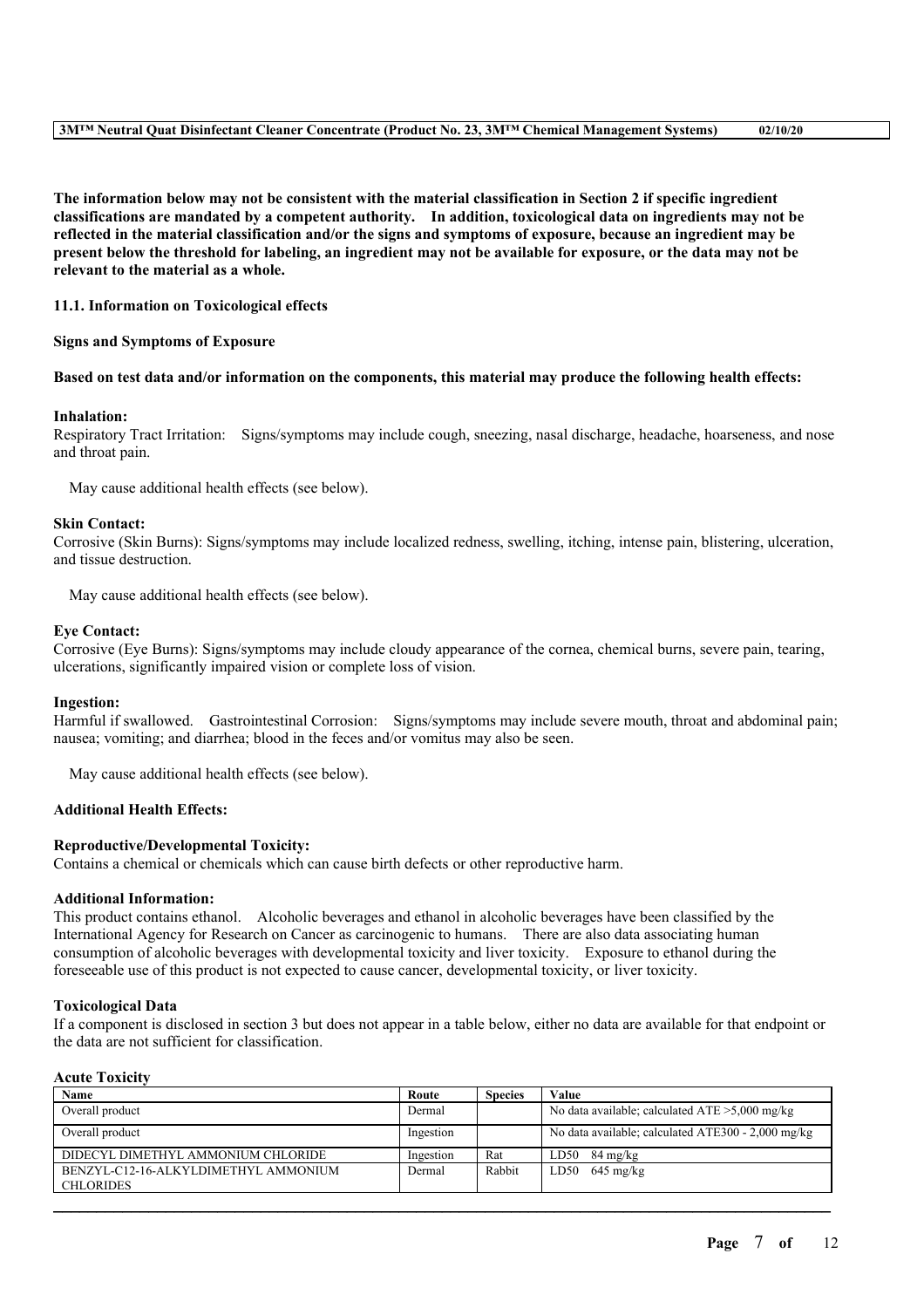# **3M™ Neutral Quat Disinfectant Cleaner Concentrate (Product No. 23, 3M™ Chemical Management Systems) 02/10/20**

| BENZYL-C12-16-ALKYLDIMETHYL AMMONIUM<br><b>CHLORIDES</b> | Ingestion   | Rat    | $366 \text{ mg/kg}$<br>LD50                |
|----------------------------------------------------------|-------------|--------|--------------------------------------------|
| ETHYLENEDIAMINETETRAACETIC ACID                          | Dermal      |        | LD50 estimated to be $> 5,000$ mg/kg       |
| ETHYLENEDIAMINETETRAACETIC ACID                          | Ingestion   | Rat    | $LD50 > 2,000$ mg/kg                       |
| ETHYL ALCOHOL                                            | Dermal      | Rabbit | $LD50 > 15,800$ mg/kg                      |
| ETHYL ALCOHOL                                            | Inhalation- | Rat    | $LC50$ 124.7 mg/l                          |
|                                                          | Vapor (4    |        |                                            |
|                                                          | hours)      |        |                                            |
| ETHYL ALCOHOL                                            | Ingestion   | Rat    | $LD50$ 17,800 mg/kg                        |
| Methyl Alcohol                                           | Dermal      |        | LD50 estimated to be $1,000 - 2,000$ mg/kg |
| Methyl Alcohol                                           | Inhalation- |        | LC50 estimated to be $10 - 20$ mg/l        |
|                                                          | Vapor       |        |                                            |
| Methyl Alcohol                                           | Ingestion   |        | LD50 estimated to be $50 - 300$ mg/kg      |

 $\overline{ATE}$  = acute toxicity estimate

# **Skin Corrosion/Irritation**

| Name             | <b>Species</b> | Value                     |
|------------------|----------------|---------------------------|
|                  |                |                           |
| ETHYL ALCOHOL    | Rabbit         | No significant irritation |
| SODIUM HYDROXIDE | Rabbit         | Corrosive                 |
| Methyl Alcohol   | Rabbit         | Mild irritant             |

## **Serious Eye Damage/Irritation**

| Name                    | <b>Species</b> | Value             |
|-------------------------|----------------|-------------------|
|                         |                |                   |
| ETHYL ALCOHOL           | Rabbit         | Severe irritant   |
| <b>SODIUM HYDROXIDE</b> | Rabbit         | Corrosive         |
| Methyl Alcohol          | Rabbit         | Moderate irritant |

# **Skin Sensitization**

| Name                    | <b>Species</b> | Value          |
|-------------------------|----------------|----------------|
| ETHYL ALCOHOL           | Human          | Not classified |
| <b>SODIUM HYDROXIDE</b> | Human          | Not classified |
| Methyl Alcohol          | Guinea         | Not classified |
|                         | pig            |                |

# **Respiratory Sensitization**

For the component/components, either no data are currently available or the data are not sufficient for classification.

# **Germ Cell Mutagenicity**

| Name                    | Route    | Value                                                                           |
|-------------------------|----------|---------------------------------------------------------------------------------|
|                         |          |                                                                                 |
| ETHYL ALCOHOL           | In Vitro | Some positive data exist, but the data are not<br>sufficient for classification |
| ETHYL ALCOHOL           | In vivo  | Some positive data exist, but the data are not<br>sufficient for classification |
| <b>SODIUM HYDROXIDE</b> | In Vitro | Not mutagenic                                                                   |
| Methyl Alcohol          | In Vitro | Some positive data exist, but the data are not<br>sufficient for classification |
| Methyl Alcohol          | In vivo  | Some positive data exist, but the data are not<br>sufficient for classification |

## **Carcinogenicity**

| Name           | Route      | <b>Species</b>     | Value                                                                           |
|----------------|------------|--------------------|---------------------------------------------------------------------------------|
| ETHYL ALCOHOL  | Ingestion  | Multiple<br>animal | Some positive data exist, but the data are not<br>sufficient for classification |
|                |            | species            |                                                                                 |
| Methyl Alcohol | Inhalation | Multiple           | Not carcinogenic                                                                |
|                |            | anımal             |                                                                                 |
|                |            | species            |                                                                                 |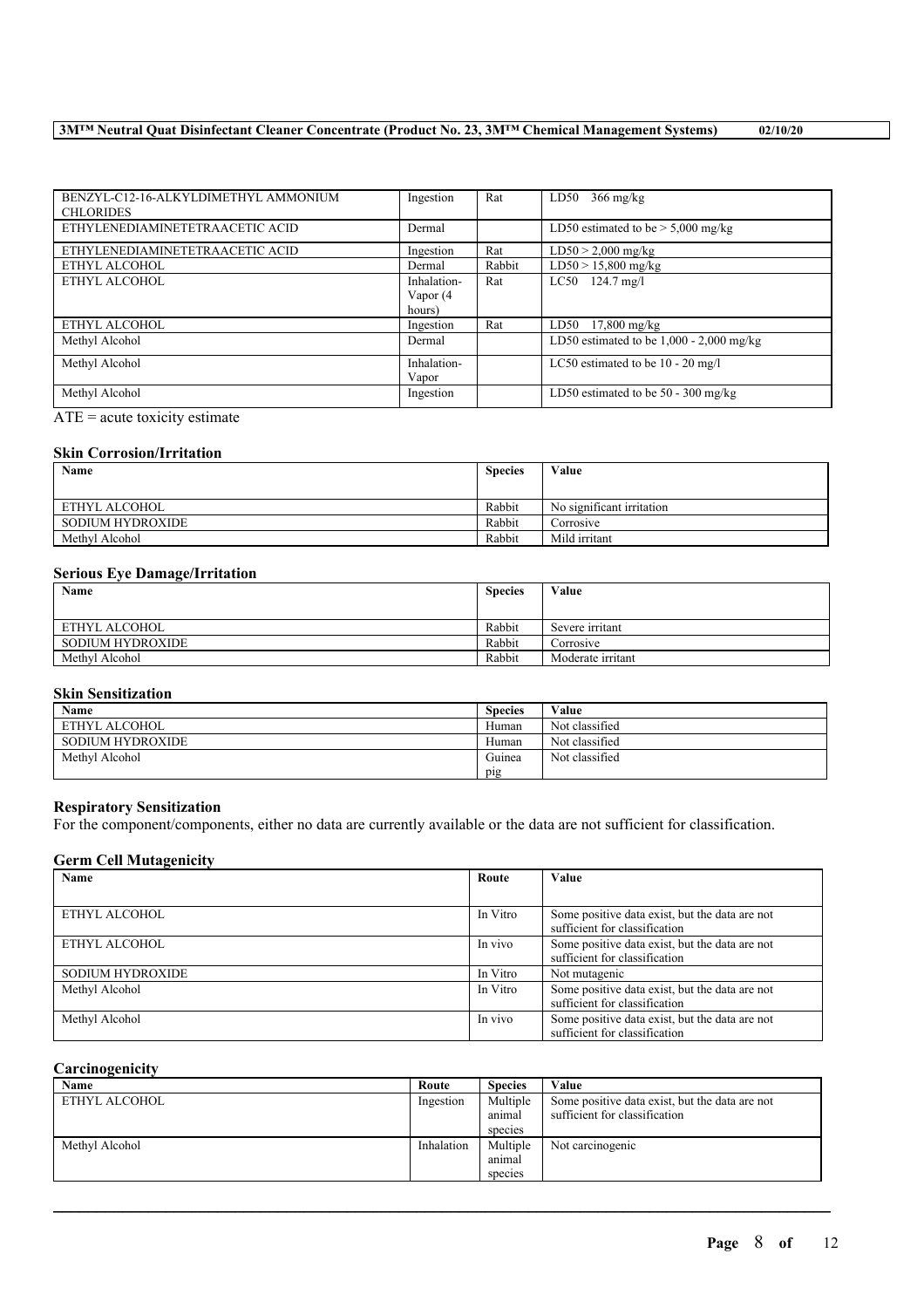# **Reproductive Toxicity**

## **Reproductive and/or Developmental Effects**

| Name           | Route      | Value                                | <b>Species</b> | <b>Test Result</b> | <b>Exposure</b> |
|----------------|------------|--------------------------------------|----------------|--------------------|-----------------|
|                |            |                                      |                |                    | <b>Duration</b> |
| ETHYL ALCOHOL  | Inhalation | Not classified for development       | Rat            | NOAEL 38           | during          |
|                |            |                                      |                | mg/l               | gestation       |
| ETHYL ALCOHOL  | Ingestion  | Not classified for development       | Rat            | <b>NOAEL 5,200</b> | premating $\&$  |
|                |            |                                      |                | mg/kg/day          | during          |
|                |            |                                      |                |                    | gestation       |
| Methyl Alcohol | Ingestion  | Not classified for male reproduction | Rat            | <b>NOAEL 1,600</b> | 21 days         |
|                |            |                                      |                | mg/kg/day          |                 |
| Methyl Alcohol | Ingestion  | Toxic to development                 | Mouse          | <b>LOAEL 4,000</b> | during          |
|                |            |                                      |                | mg/kg/day          | organogenesi    |
|                |            |                                      |                |                    | s               |
| Methyl Alcohol | Inhalation | Toxic to development                 | Mouse          | NOAEL1.3           | during          |
|                |            |                                      |                | mg/l               | organogenesi    |
|                |            |                                      |                |                    |                 |

# **Target Organ(s)**

# **Specific Target Organ Toxicity - single exposure**

| -<br>Name               | Route      | <b>Target Organ(s)</b>               | Value                                                                              | <b>Species</b>                | <b>Test Result</b>            | <b>Exposure</b><br><b>Duration</b> |
|-------------------------|------------|--------------------------------------|------------------------------------------------------------------------------------|-------------------------------|-------------------------------|------------------------------------|
| ETHYL ALCOHOL           | Inhalation | central nervous<br>system depression | May cause drowsiness or<br>dizziness                                               | Human                         | LOAEL 2.6<br>mg/l             | 30 minutes                         |
| ETHYL ALCOHOL           | Inhalation | respiratory irritation               | Some positive data exist, but the<br>data are not sufficient for<br>classification | Human                         | LOAEL 9.4<br>mg/l             | not available                      |
| ETHYL ALCOHOL           | Ingestion  | central nervous<br>system depression | May cause drowsiness or<br>dizziness                                               | Multiple<br>animal<br>species | <b>NOAEL</b> not<br>available |                                    |
| ETHYL ALCOHOL           | Ingestion  | kidney and/or<br>bladder             | Not classified                                                                     | Dog                           | <b>NOAEL</b><br>$3,000$ mg/kg |                                    |
| <b>SODIUM HYDROXIDE</b> | Inhalation | respiratory irritation               | May cause respiratory irritation                                                   | Human                         | <b>NOAEL Not</b><br>available |                                    |
| Methyl Alcohol          | Inhalation | blindness                            | Causes damage to organs                                                            | Human                         | <b>NOAEL Not</b><br>available | occupational<br>exposure           |
| Methyl Alcohol          | Inhalation | central nervous<br>system depression | May cause drowsiness or<br>dizziness                                               | Human                         | <b>NOAEL Not</b><br>available | not available                      |
| Methyl Alcohol          | Inhalation | respiratory irritation               | Some positive data exist, but the<br>data are not sufficient for<br>classification | Rat                           | <b>NOAEL Not</b><br>available | 6 hours                            |
| Methyl Alcohol          | Ingestion  | blindness                            | Causes damage to organs                                                            | Human                         | <b>NOAEL Not</b><br>available | poisoning<br>and/or abuse          |
| Methyl Alcohol          | Ingestion  | central nervous<br>system depression | May cause drowsiness or<br>dizziness                                               | Human                         | <b>NOAEL Not</b><br>available | poisoning<br>and/or abuse          |

# **Specific Target Organ Toxicity - repeated exposure**

| <b>Name</b>    | Route      | <b>Target Organ(s)</b>                     | Value                                                                              | <b>Species</b> | <b>Test Result</b>                 | <b>Exposure</b><br><b>Duration</b> |
|----------------|------------|--------------------------------------------|------------------------------------------------------------------------------------|----------------|------------------------------------|------------------------------------|
| ETHYL ALCOHOL  | Inhalation | liver                                      | Some positive data exist, but the<br>data are not sufficient for<br>classification | Rabbit         | $LOAEL$ 124<br>mg/l                | 365 days                           |
| ETHYL ALCOHOL  | Inhalation | hematopoietic<br>system   immune<br>system | Not classified                                                                     | Rat            | <b>NOAEL 25</b><br>mg/l            | 14 days                            |
| ETHYL ALCOHOL  | Ingestion  | liver                                      | Some positive data exist, but the<br>data are not sufficient for<br>classification | Rat            | LOAEL<br>8.000<br>mg/kg/day        | 4 months                           |
| ETHYL ALCOHOL  | Ingestion  | kidney and/or<br>bladder                   | Not classified                                                                     | Dog            | <b>NOAEL</b><br>3,000<br>mg/kg/day | 7 days                             |
| Methyl Alcohol | Inhalation | liver                                      | Not classified                                                                     | Rat            | <b>NOAEL 6.55</b>                  | 4 weeks                            |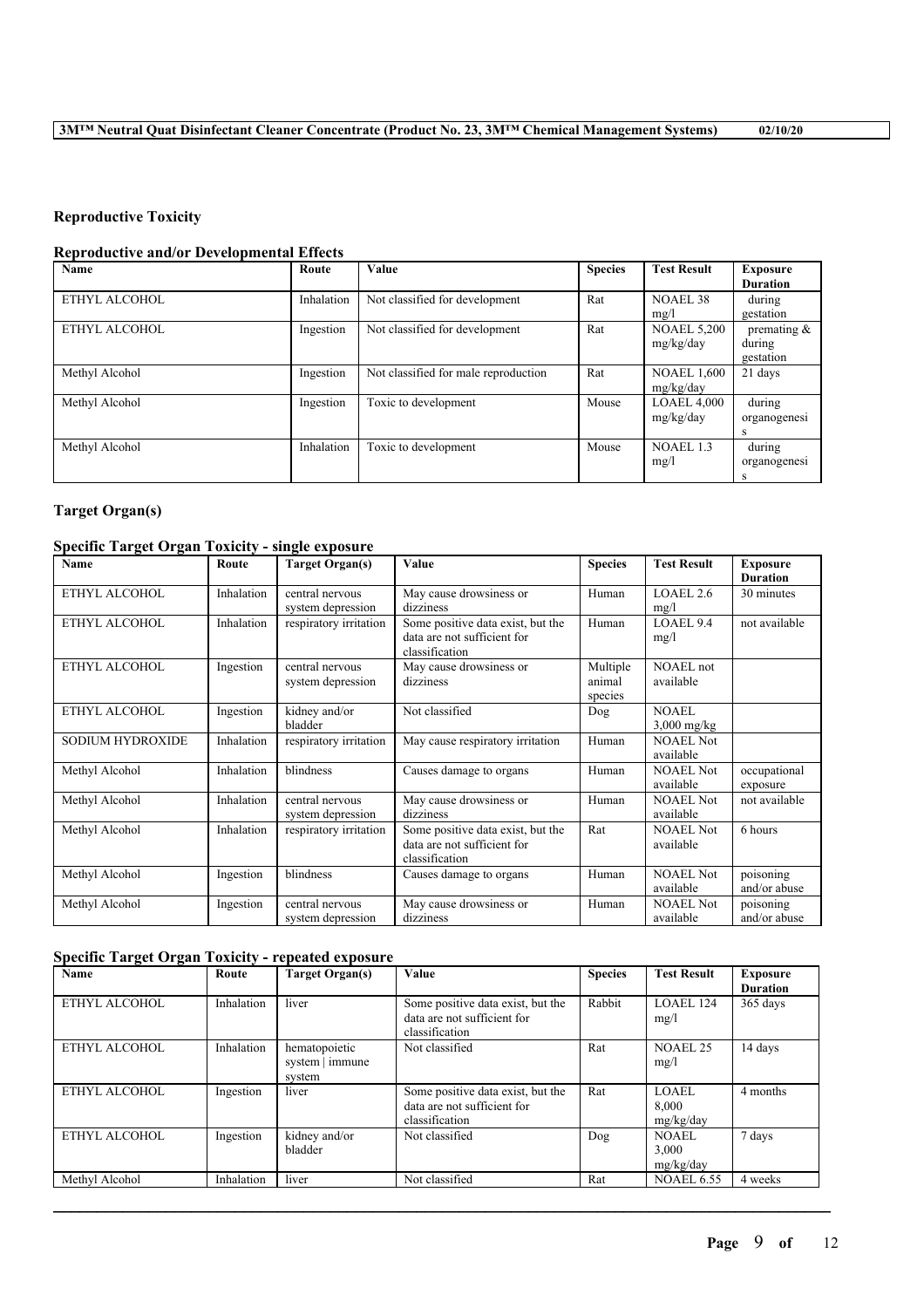|                |            |                    |                |     | mg/l              |         |
|----------------|------------|--------------------|----------------|-----|-------------------|---------|
| Methyl Alcohol | Inhalation | respiratory system | Not classified | Rat | <b>NOAEL 13.1</b> | 6 weeks |
|                |            |                    |                |     | mg/l              |         |
| Methyl Alcohol | Ingestion  | $liver$ nervous    | Not classified | Rat | <b>NOAEL</b>      | 90 days |
|                |            | system             |                |     | 2,500             |         |
|                |            |                    |                |     | mg/kg/day         |         |

### **Aspiration Hazard**

For the component/components, either no data are currently available or the data are not sufficient for classification.

Please contact the address or phone number listed on the first page of the SDS for additional toxicological information **on this material and/or its components.**

# **SECTION 12: Ecological information**

### **Ecotoxicological information**

A 3M Product Environmental Data Sheet (PED) is available.

### **Chemical fate information**

A 3M Product Environmental Data Sheet (PED) is available.

# **SECTION 13: Disposal considerations**

### **13.1. Disposal methods**

Dispose of contents/ container in accordance with the local/regional/national/international regulations.

Incinerate in a permitted waste incineration facility. Proper destruction may require the use of additional fuel during incineration processes. Empty drums/barrels/containers used for transporting and handling hazardous chemicals (chemical substances/mixtures/preparations classified as Hazardous as per applicable regulations) shall be considered, stored, treated & disposed of as hazardous wastes unless otherwise defined by applicable waste regulations. Consult with the respective regulating authorities to determine the available treatment and disposal facilities.

**EPA Hazardous Waste Number (RCRA):** D002 (Corrosive), D018 (Benzene)

# **SECTION 14: Transport Information**

For Transport Information, please visit http://3M.com/Transportinfo or call 1-800-364-3577 or 651-737-6501.

# **SECTION 15: Regulatory information**

# **15.1. US Federal Regulations**

#### **EPCRA 311/312 Hazard Classifications:**

**Physical Hazards** Corrosive to metal

| <b>Health Hazards</b>                  |  |
|----------------------------------------|--|
| Acute toxicity                         |  |
| Hazard Not Otherwise Classified (HNOC) |  |
| Reproductive toxicity                  |  |
| Serious eye damage or eye irritation   |  |
| Skin Corrosion or Irritation           |  |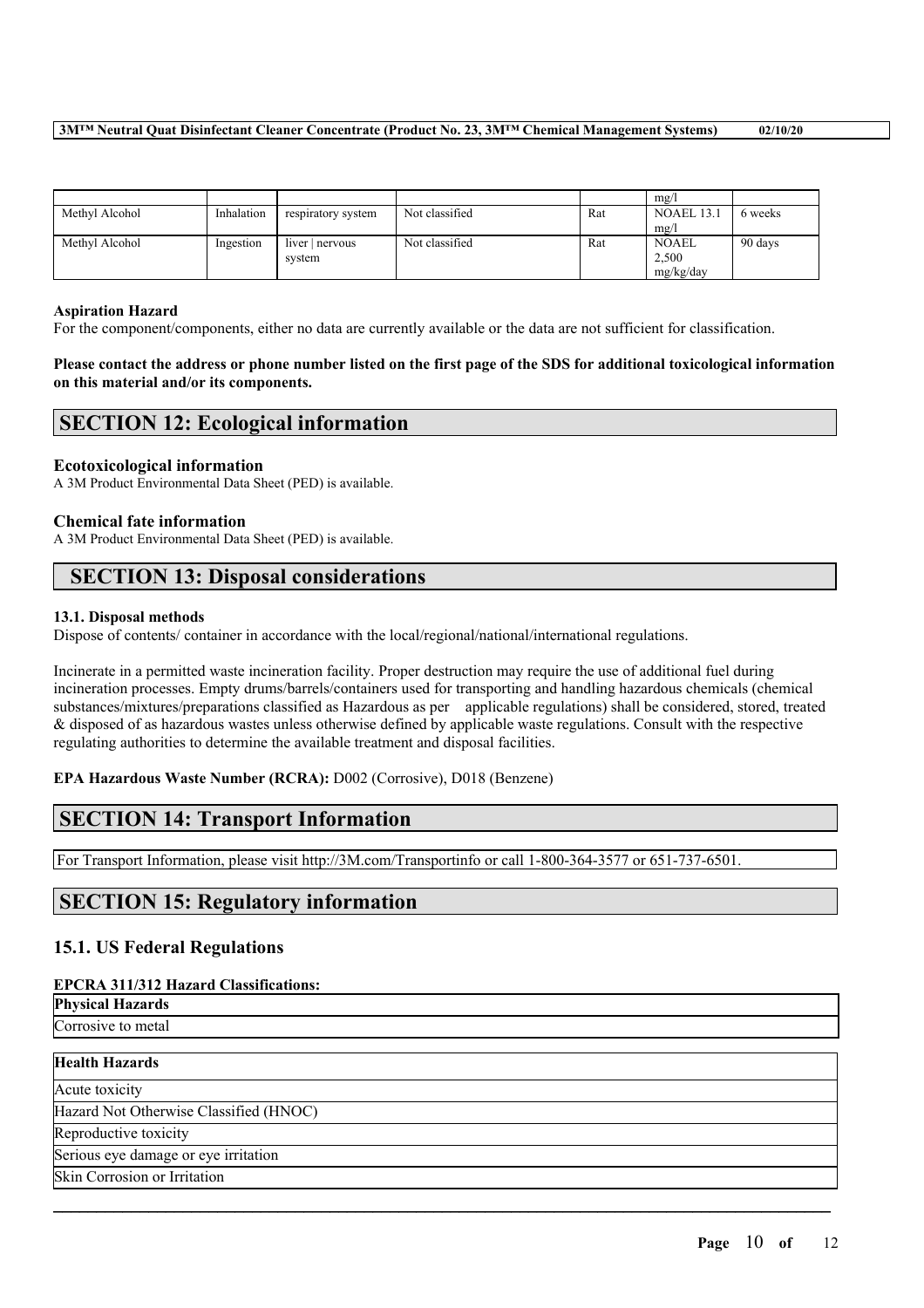### **FIFRA**

### **Status Registration Number**

Registered 47371-129-10350

This chemical is a pesticide product registered by the United States Environmental Protection Agency and is subject to certain labeling requirements under federal pesticide law. These requirements differ from the classification criteria and hazard information required for safety data sheets (SDS), and for workplace labels of non-pesticide chemicals. The hazard information required on the pesticide label is reproduced below. The pesticide label also includes other important information, including directions for use.

PRECAUTIONARY STATEMENTS HAZARDS TO HUMANS AND DOMESTIC ANIMALS

DANGER. CORROSIVE. Causes irreversible eye damage and skin burns. Harmful if swallowed.

Do not get in eyes, on skin, or on clothing. Wear protective eyewear (goggles, face shield or safety glasses), protective clothing and protective gloves (rubber or chemical resistant) Harmful if inhaled. Wash thoroughly with soap and water after handling. Remove contaminated clothing and wash clothing before reuse.

#### FIRST AID:

IF IN EYES: Hold eye open and rinse slowly and gently with water for 15-20 minutes. Remove contact lenses, if present, after the first 5 minutes, then continue rinsing eye.

IF ON SKIN OR CLOTHING: Take off contaminated clothing. Rinse skin immediately with plenty of water for 15-20 minutes.

IF SWALLOWED: Call a poison control center or doctor immediately for treatment advice. Have person sip a glass of water if able to swallow. Do not induce vomiting unless told to do so by the poison control center or doctor. Do not give anything by mouth to an unconscious person.

IF INHALED: Move person to fresh air. If person is not breathing, call 911 or an ambulance, then give artificial respiration, preferably by mouth-to-mouth, if possible. Call a poison control center or doctor for treatment advice. Have the product container or label with you when calling a poison control center or doctor or going for treatment.

NOTE TO PHYSICIAN: Probable mucosal damage may contraindicate the use of gastric lavage. Measures against circulatory shock, respiratory depression, and convulsion may be needed.

STORAGE AND DISPOSAL: Do not contaminate water, food or feed by storage or disposal. Pesticide Storage: Open dumping is prohibited. Store in original container in areas inaccessible to children.

Pesticide Disposal: Pesticide wastes are acutely hazardous. Improper disposal of excess pesticide, spray mixture or rinsate is a violation of Federal Law. If these wastes cannot be disposed of by use according to label instructions, contact your State Pesticide or Environmental Control Agency, or the Hazardous Waste representative at the nearest EPA Regional Office for guidance.

Container Disposal: Nonrefillable container. Do not reuse or refill this container. Wrap empty container and put in trash.

# **15.2. State Regulations**

## **15.3. Chemical Inventories**

The components of this product are in compliance with the new substance notification requirements of CEPA.

The components of this material are in compliance with the China "Measures on Environmental Management of New Chemical Substance". Certain restrictions may apply. Contact the selling division for additional information.

The components of this material are in compliance with the provisions of Philippines RA 6969 requirements. Certain restrictions may apply. Contact the selling division for additional information.

The components of this product are in compliance with the chemical notification requirements of TSCA. All required components of this product are listed on the active portion of the TSCA Inventory.

 $\mathcal{L}_\mathcal{L} = \mathcal{L}_\mathcal{L} = \mathcal{L}_\mathcal{L} = \mathcal{L}_\mathcal{L} = \mathcal{L}_\mathcal{L} = \mathcal{L}_\mathcal{L} = \mathcal{L}_\mathcal{L} = \mathcal{L}_\mathcal{L} = \mathcal{L}_\mathcal{L} = \mathcal{L}_\mathcal{L} = \mathcal{L}_\mathcal{L} = \mathcal{L}_\mathcal{L} = \mathcal{L}_\mathcal{L} = \mathcal{L}_\mathcal{L} = \mathcal{L}_\mathcal{L} = \mathcal{L}_\mathcal{L} = \mathcal{L}_\mathcal{L}$ 

This product complies with the New Zealand Hazardous Substances and New Organisms Act (1996).

# **15.4. International Regulations**